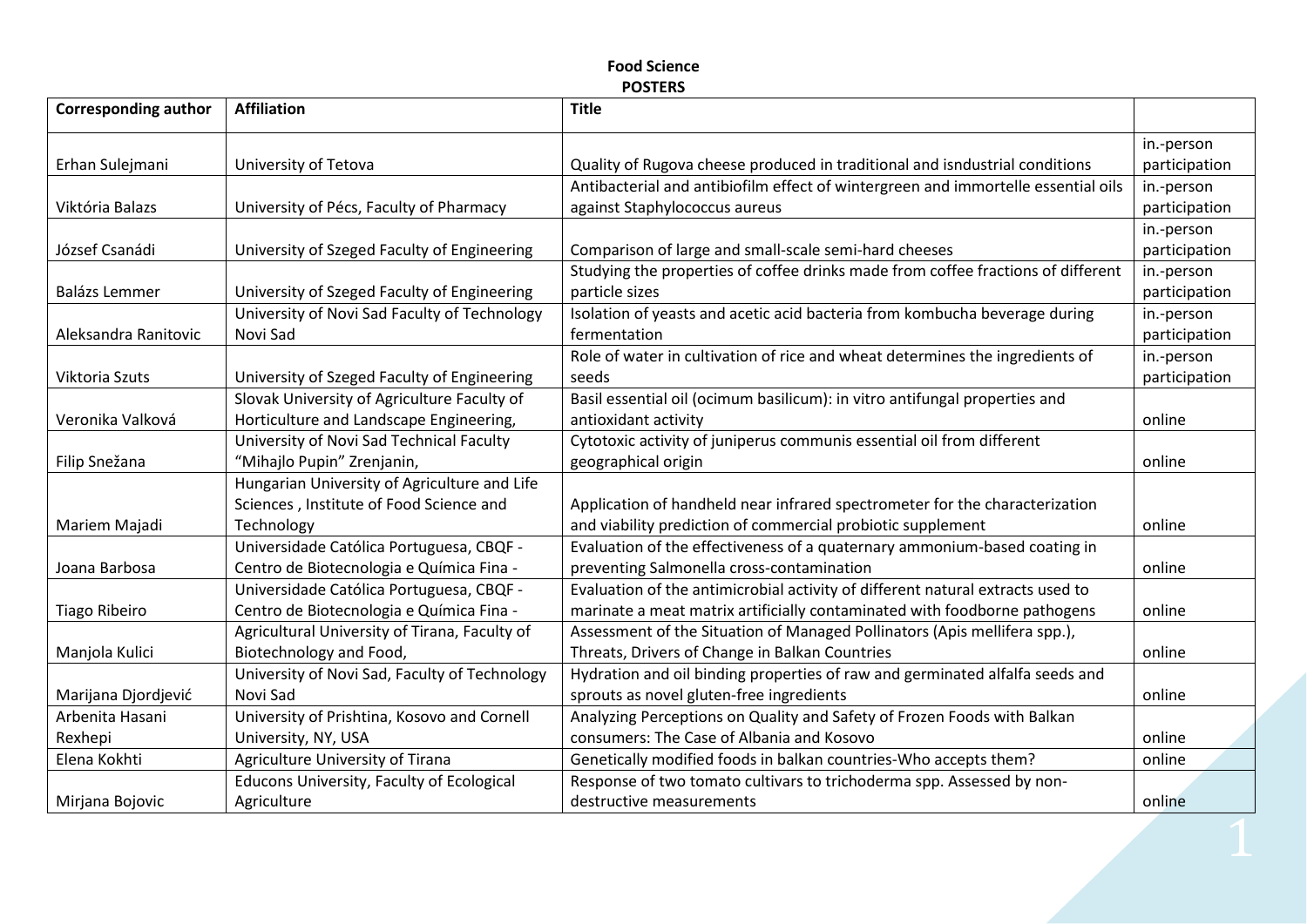# **Technical Sciences POSTERS**

| <b>Corresponding Author</b> | <b>Affiliation</b>                             | <b>Title</b>                                                                        |               |
|-----------------------------|------------------------------------------------|-------------------------------------------------------------------------------------|---------------|
|                             |                                                | Designing an Excel VBA Function to Recognize More Important Irrational              | in.-person    |
| Zoltán Fabulya              | University of Szeged Faculty of Engineering    | <b>Numbers</b>                                                                      | participation |
|                             |                                                |                                                                                     | in.-person    |
| Dávid Kóczi                 | University of Szeged - Faculty of Engineering  | The Safety of Collaborative Robotics - A Review                                     | participation |
|                             | University of Miskolc, Institute of Energy and | The single-stage gasification of magnetite heavy suspension separated coal          | in.-person    |
| Thuan Mai Duc               | Quality                                        | samples from hungarian brown coal                                                   | participation |
|                             | University of Miskolc Institue of Energy and   |                                                                                     | in.-person    |
| Balázs Hegedüs              | Quality                                        | Plastic waste treatment by pyrolysis                                                | participation |
|                             | University of Miskolc, Institute of Energy and | Enrichment of rare earth elements from contaminated biomass prior to                | in.-person    |
| Truong Dinh Phi             | Quality                                        | extraction                                                                          | participation |
|                             | University of Miskolc, Institute of Energy and | Experimental investigation of syngas production from steam gasification of          | in.-person    |
| <b>Emese Sebe</b>           | Quality                                        | refuse derived fuel                                                                 | participation |
|                             | Babes-Bolyai University of Cluj, Faculty of    |                                                                                     | in.-person    |
| Gilbert-Rainer Gillich      | Engineering, Resita                            | A new approach for imperfect boundary conditions on the dynamic behaviour           | participation |
|                             |                                                | Influence of crack length in aircraft cylinder head on effective stress value       | in.-person    |
| Ranko Antunovic             | University of East Sarajevo                    | around crack tip                                                                    | participation |
|                             |                                                |                                                                                     | in.-person    |
| Attila Mészáros             | University of Szeged, Faculty of Engineering   | Soft robotics: state of art and outlook                                             | participation |
|                             | University of Novi Sad, Technical faculty      |                                                                                     | in.-person    |
| Ivan Palinkaš               | "Mihajlo Pupin"                                | Types and application of infill in FDM printing: Review                             | participation |
|                             | University of Novi Sad, Technical faculty      |                                                                                     | in.-person    |
| Jasmina Pekez               | "Mihajlo Pupin"                                | The importance of solar resource usage in internet of things (iot)                  | participation |
|                             |                                                |                                                                                     | in.-person    |
| Ferenc Farkas               | University of Szeged Faculty of Engineering    | Investigations and testings of Li-ion cells                                         | participation |
| Tamás Molnár                | University of Szeged Faculty of Engineering    | Comparative testing and analysis of plastic composites                              | in-person.    |
|                             |                                                |                                                                                     | in.-person    |
| Nándor Váczi                | University of Szeged Faculty of Engineering    | Investigation of motorcycle modifications by power and torque measurement           | participation |
|                             |                                                |                                                                                     | in.-person    |
| Zsófia Eszter Fehér         | University of Szeged Faculty of Engineering    | Design of waste heat recovery systems for a chocolate factory                       | participation |
| Akos Odry                   | University of Szeged, Faculty of Engineering   | Localization methods for mobile robots                                              | online        |
| Valeria NAGY                | University of Szeged, Faculty of Engineering   | Dielectric parameters of soils as function of frequency                             | online        |
| Milan Rackov                | University of Novi Sad, Faculty of Technical   | Justification Analysis of the Application of Cylindrical Roller Bearings Within the | in.-person    |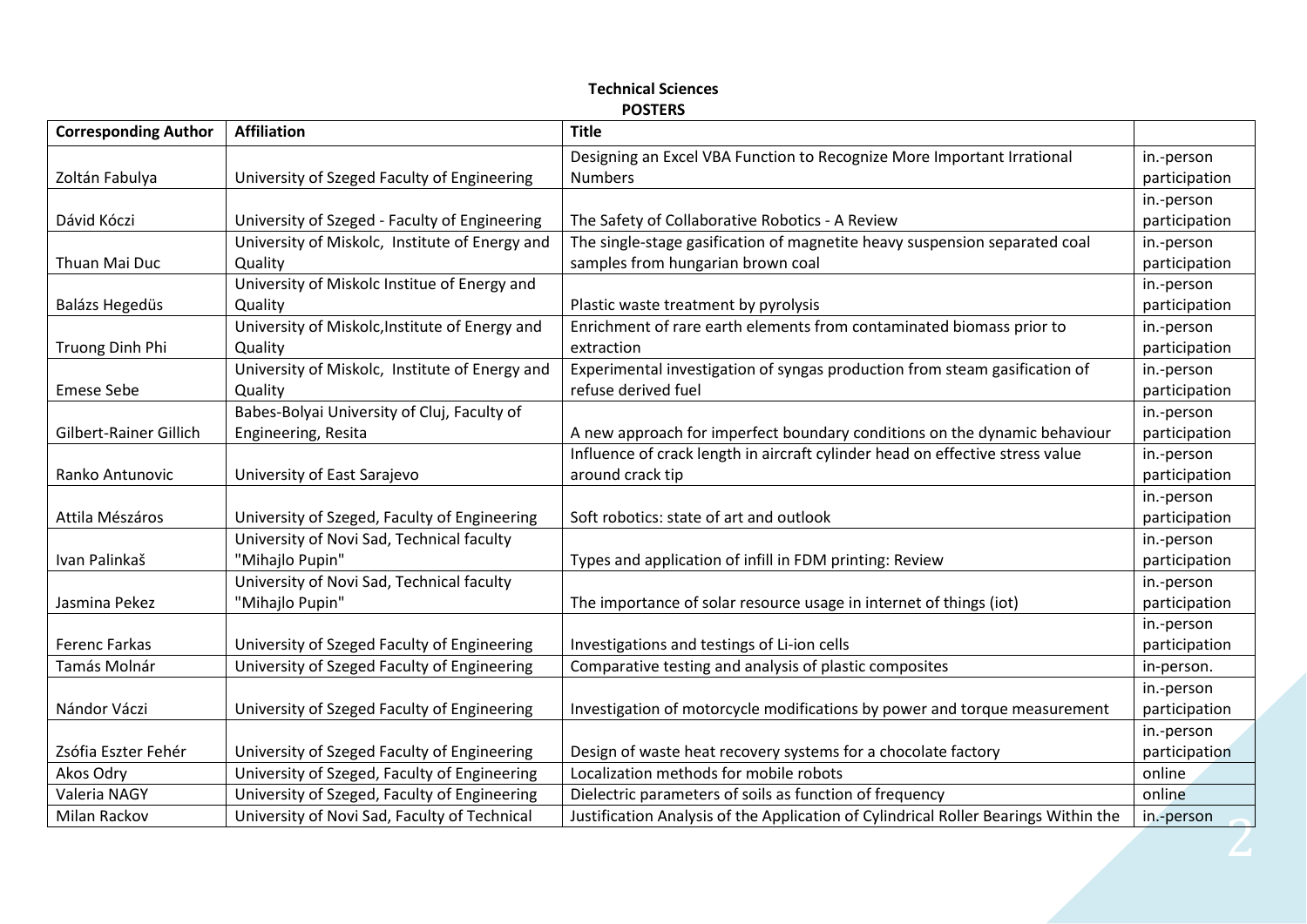|                  | <b>Sciences</b>                             | Universal Motor Helical Gear Reducers                                   | participation |
|------------------|---------------------------------------------|-------------------------------------------------------------------------|---------------|
|                  |                                             | Structural and morphological studies of lactic acid based biodegradable |               |
| Pál Patrik Dézsi | University of Szeged Faculty of Engineering | modified polymer packaging materials                                    | online        |

## **Food Technology POSTERS**

| <b>Corresponding Author</b> | <b>Affiliation</b>                             | <b>Title</b>                                                                      |               |
|-----------------------------|------------------------------------------------|-----------------------------------------------------------------------------------|---------------|
|                             |                                                |                                                                                   | in.-person    |
| Balázs P. Szabó             | University of Szeged Faculty of Engineering    | Development of high-fiber, ready-to-bake flour mixtures                           | participation |
|                             |                                                | Characteristics and properties of pectin fiber from butternut squash (Cucurbita   | in.-person    |
| Maja Milošević              | University of Novi Sad - Faculty of Technlogy  | moschata) obtained by green protocol                                              | participation |
|                             |                                                | Functional and biological properties of isolated chickpea (Cicer arietinum L.)    | in.-person    |
| Milica Perović              | University of Novi Sad, Faculty of Technology  | Seed protein fractions                                                            | participation |
|                             |                                                | Effect of protease treatment on antioxidant activity of chickpea globulin and its | in.-person    |
| Milan Mudrinić              | University of Novi Sad, Faculty of Technology  | potential usage in protein nanoparticles preparation                              | participation |
|                             |                                                | Rubisco from spinach: the influence of isolation protocol on protein recovery,    | in.-person    |
| Marija Lemić                | University of Novi Sad Faculty of Technology   | purity and functional properties                                                  | participation |
|                             |                                                | Microstructural, barrier and antimicrobial properties of citrus pectin-based      | in.-person    |
| Marija Kostić               | University of Novi Sad, Faculty of Technology  | edible films                                                                      | participation |
|                             |                                                |                                                                                   | in.-person    |
| Biljana Lončar              | University of Novi Sad Faculty of Technology   | Mass transfer rate and osmotic treatment efficiency of peaches                    | participation |
|                             |                                                | Comparative analysis of colour and sensory parameters of konzum biscuits          | in.-person    |
| Zsuzsanna Horváth           | University of Szeged, Faculty of Engineering   | made from high fiber flour using sweetener                                        | participation |
|                             |                                                |                                                                                   | in.-person    |
| József Mihalkó              | University of Szeged, Faculty of Engineering   | Comparative analysis of beef, buffalo and bison meat                              | participation |
|                             |                                                |                                                                                   | in.-person    |
| Milica Nićetin              | University of Novi Sad Faculty of Technology   | Osmotic dehydration of wild garlic in sucrose-salt solution                       | participation |
|                             |                                                |                                                                                   | in.-person    |
| Réka Dobozi                 | University of Szeged Faculty of Engineering    | Cheese ripening process monitored by dielectric parameters                        | participation |
|                             |                                                | Development of method for measuring of particle size by chocolates and            | in.-person    |
| Ernö Gyimes                 | University of Szeged Faculty of Engineering    | compound coatings                                                                 | participation |
| Albana Tahiri               | Agricultural University of Tirana              | Education in pandemic times and the role of technology use.                       | online        |
|                             | Faculty of Technology, University of Novi Sad; |                                                                                   |               |
|                             | "Europa" Student Centre - Student              |                                                                                   | in.-person    |
| Kincső Boróka Móricz        | Dormitory, Novi Sad                            | The stabilization of wine to tartars                                              | participation |
|                             |                                                |                                                                                   | in.-person    |
| Dóra Szepesi-Bencsik        | University of Szeged Faculty of Engineering    | Possibilities of using natural dyes in the manufacture of breaded products        | participation |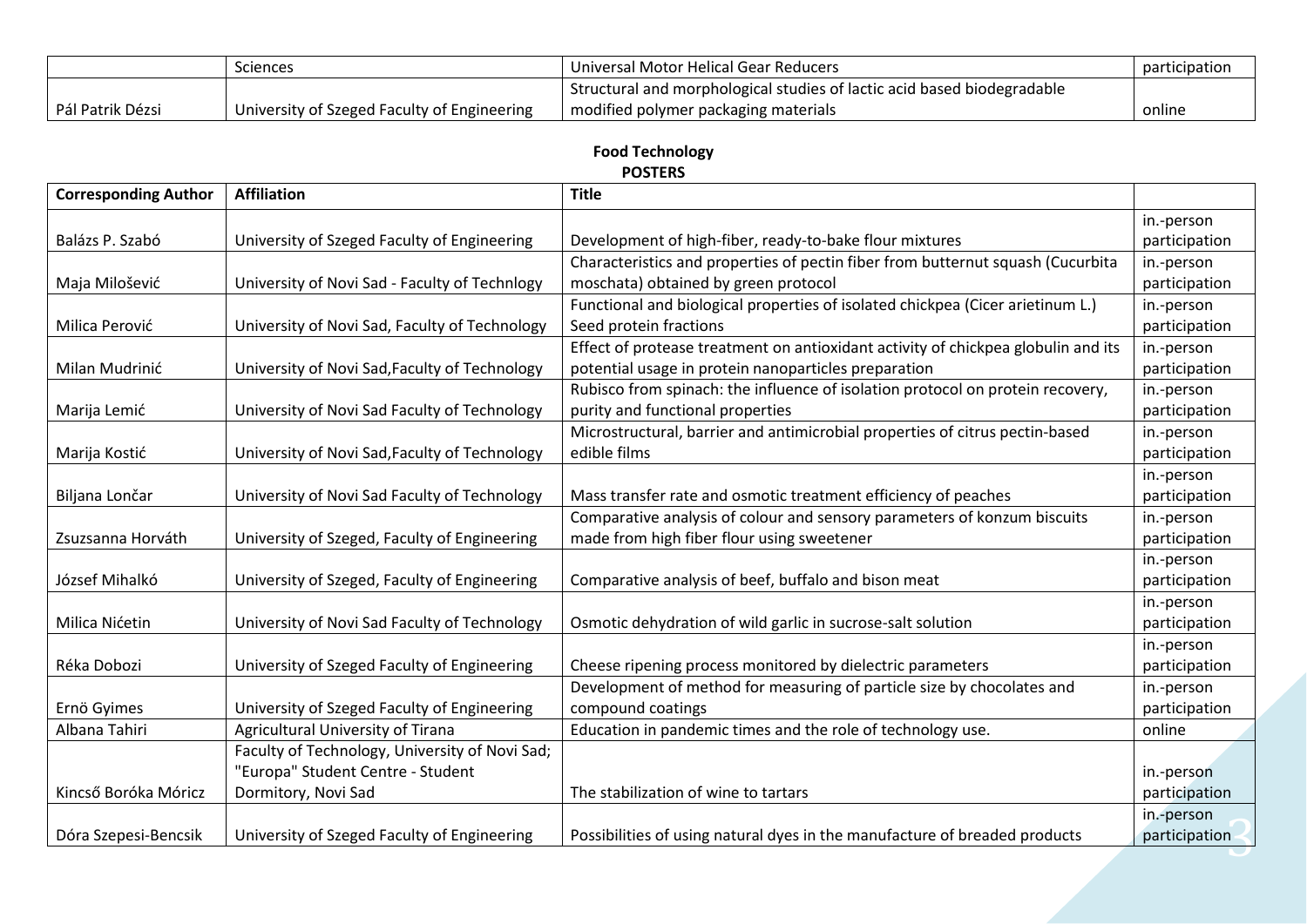|                      |                                                 | Structual and morphological studies of lactic acid based biodegradable modified    | in.-person    |
|----------------------|-------------------------------------------------|------------------------------------------------------------------------------------|---------------|
| Katalin Sziládi      | University of Szeged, Faculty of Engineering,   | polymer packaging materials                                                        | participation |
|                      |                                                 | Interdisciplinary projects, fusing of standards in the field of food sciences with |               |
| Albana Tahiri        | Agricultural University of Tirana               | the competence of thinking and speaking in preschool                               | online        |
|                      |                                                 | Isolation of yeasts and acetic acid bacteria from kombucha beverage during         | in.-person    |
| Aleksandra Ranitović | University of Novi Sad, Faculty of Technology   | fermentation                                                                       | participation |
|                      | Universtiy of Tetova Department of Food         |                                                                                    | in.-person    |
| Erhan, Sulejmani     | Technology and Nutrition, North Macedonia       | Quality of rugova cheese produced in traditional and industrial conditions         | participation |
| Alketa Shehaj        | Agricultural University of Tirana               | Determination of gluten in three main methods in different wheat cultivars         | online        |
|                      | University of Novi Sad, Faculty of Technology   | Differences in vitro antibacterial activity of Dracocephalum moldavica L.          |               |
| Olja Šovljanski      | Novi Sad                                        | Essential oil and hydrolate.                                                       | online        |
|                      | Faculty of Technology Novi Sad, University of   | Antimicrobial activity of Pimpinella anisum L. Essential oils from different       |               |
| Ana Tomić            | Novi Sad                                        | geographical origin                                                                | online        |
|                      | University of Novi Sad, Faculty of Technology   | Influence of sunflower seed characteristics on pressing parameters using a         |               |
| Tanja Lužaić         | Novi Sad                                        | global sensitivity analysis                                                        | online        |
|                      | University of Novi Sad Faculty of Technology    | Differences determination between seed characteristics of new sunflower            |               |
| Ranko Romanić        | Novi Sad                                        | hybrid using hierarchical cluster analysis                                         | online        |
|                      |                                                 | Microbiology of water kefir based on lemon and peppermint: potential               |               |
| Tatjana Daničić      | University of Novi Sad, Faculty of Technology   | probiotic properties                                                               | online        |
|                      |                                                 | Application of pulsed electrric field as a pretreatment for the MW-assisted        |               |
| Siniša Simić         | University of Novi Sad Faculty of Technology,   | extraction of tumeric (Curcuma longa) bioactive components                         | online        |
|                      | University of Prishtina, Faculty of Agriculture | Determination of caffeine content and phosphoric acid in soft and energy           |               |
| Endrit Hasani        | and Veterinary                                  | drinks available in Kosovo market                                                  | online        |
|                      | University of Novi Sad, Faculty of Technology   |                                                                                    |               |
| Ivana Loncarevic     | Novi Sad                                        | Rheological properties of white chocolate with resistant starch                    | in-person     |

#### **Agro-Economy POSTERS**

| <b>Corresponding Author</b> | <b>Affiliation</b>                           | <b>Title</b>                                                                 |               |
|-----------------------------|----------------------------------------------|------------------------------------------------------------------------------|---------------|
|                             |                                              |                                                                              | in.-person    |
| Edina Lendvai               | University of Szeged Faculty of Engineering  | Customer acquisition activities of web stores                                | participation |
|                             |                                              |                                                                              | in.-person    |
| Agota Panyor                | University of Szeged Faculty of Engineering  | Consumption habits of antioxidant-enriched foods                             | participation |
|                             |                                              | Circular Economy as a Concept of Sustainable Development - the Case of North |               |
| Azemina Mashovic            | Integrated Business Institute                | Macedonia and Serbia                                                         | online        |
| Ljiljana Curcic             | Faculty of Environmental Protection, Educons | The importance of circular economy in food waste management towards          | online        |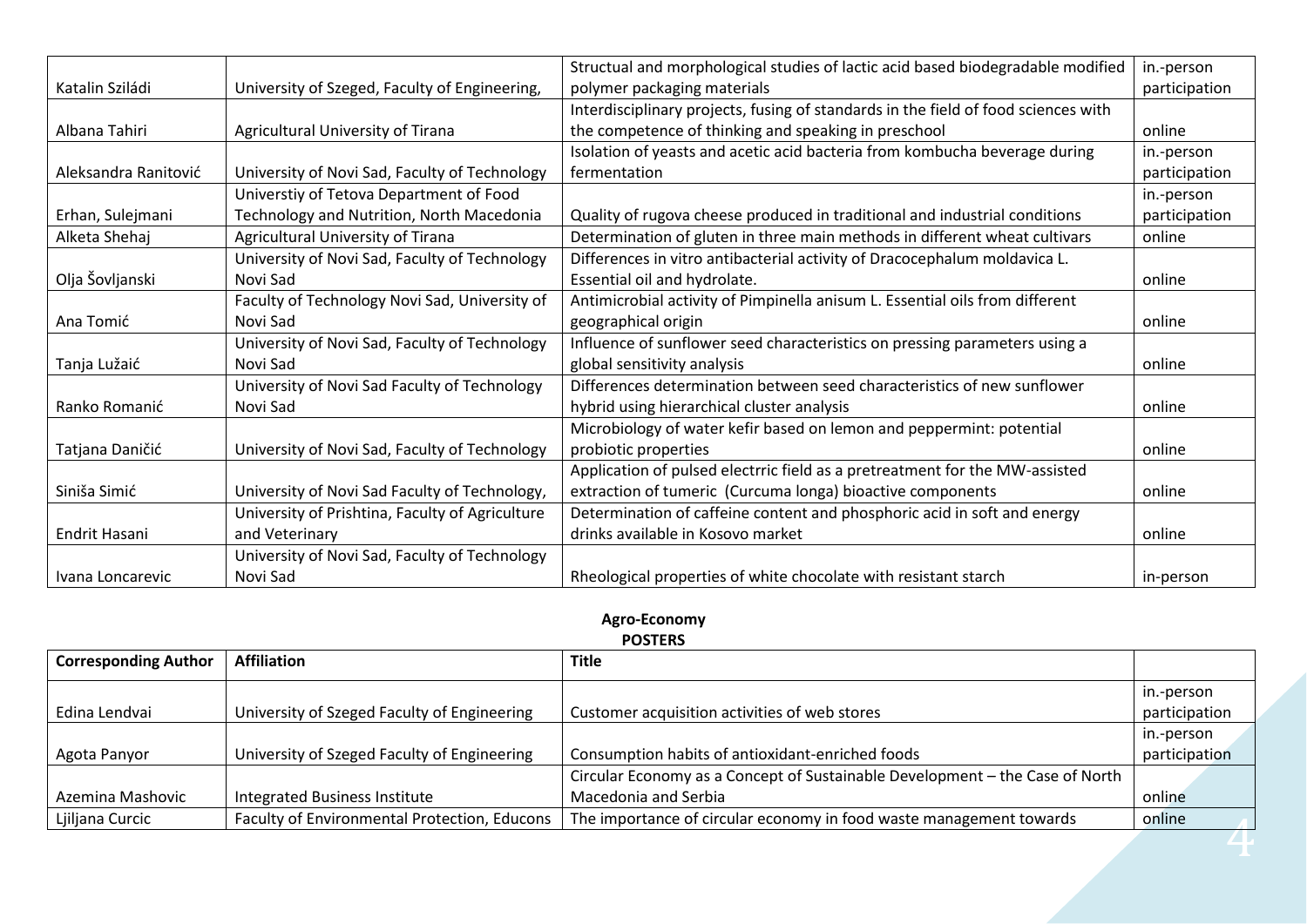|                       | " University, Sremska Kamenica, Serbia | achieving the united nations sustainable development goals                        |        |
|-----------------------|----------------------------------------|-----------------------------------------------------------------------------------|--------|
| lustina Popescu Boaja | l Geological Institute of Romania      | <b>Soll management and sustainable approaches for achieving the EU Green Deal</b> | online |